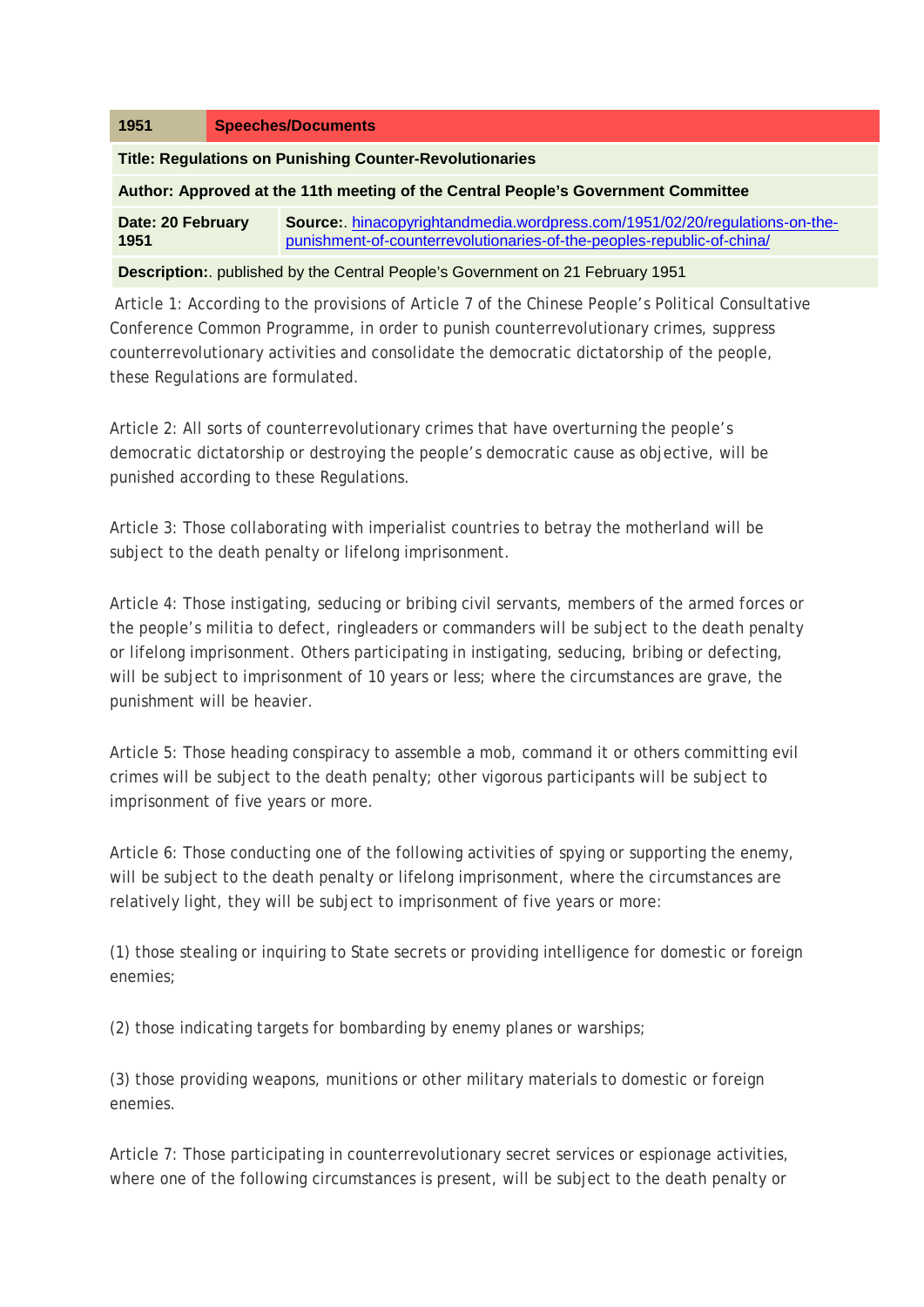lifelong imprisonment; where circumstances are relatively light, they will be subject to imprisonment of five years or more:

(1) those receiving dispatches or clandestine activities for domestic of foreign enemies;

(2) those organizing or participating in counterrevolutionary secret services or espionage organizations after liberation;

(3) those having organized or led counterrevolutionary secret services or espionage organizations before liberation, and other grave criminals, that have not shown intent to expiate their crimes by meritorious service after liberation;

(4) those having participated in counterrevolutionary secret services or espionage organizations before liberation, and continue to participate in counterrevolutionary activities after liberation;

(5) those continuing to participate in counterrevolutionary activities after registry with the People's Government or giving themselves up;

(6) those continuing to contact with counterrevolutionary special services and spies or conducting counterrevolutionary activities after being released from People's Government education.

Article 8: Those using feudal sects and societies to conduct counterrevolutionary activities, will be subject to the death penalty or lifelong imprisonment, where circumstances are relatively light, they will be subject to imprisonment of three years or more.

Article 9: Those scheming or implementing the following acts of destruction or murder with counterrevolutionary objectives, will be subject to the death penalty or lifelong imprisonment; where circumstances are relatively light, they will be subject to imprisonment of five years or more:

(1) those plundering or destroying military facilities, plants, mines, forests, farms, dikes, dams and communications, banks, warehouses, safety facilities or other important public and private property;

(2) those circulating drugs, disseminating bacteria or inducing major disasters to humans, animals and plants through other means;

(3) those causing market disruption or destroying finance on the instruction of domestic or foreign enemies;

(4) those raiding, killing or maiming civil servants or the people;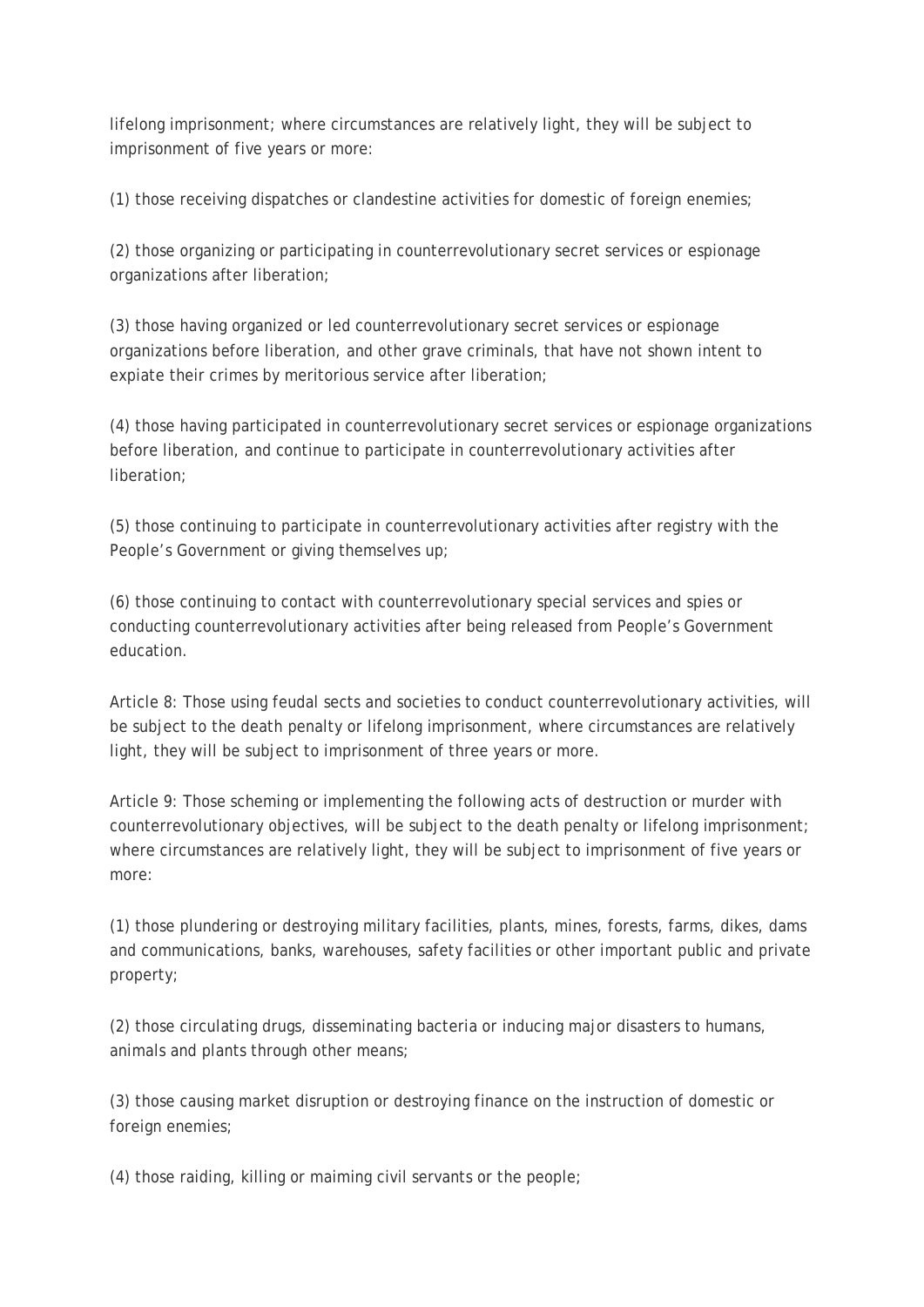(5) those falsely using the name of military organs, democratic parties or people's organizations to counterfeit official documents and certifications, to engage in counterrevolutionary activities.

Article 10: Those committing one of the following acts of incitement or agitation with counterrevolutionary objectives, will be subject to imprisonment of three years or more; where the circumstances are grave, they will be subject to the death penalty or lifelong imprisonment:

(1) those inciting mass resistance, destroying the implementation of People's Government grain taxation, tax collection, custodians, military service and other decrees;

(2) those sowing dissent within the unity of all ethnicities, all democratic classes, all democratic parties, all people's organizations and between the People and Government;

(3) those conducting counterrevolutionary propaganda agitation, fabricating and disseminating rumours.

Article 11: Those illegally crossing the national border for counterrevolutionary objectives, will be subject to an imprisonment of five years or more, lifelong imprisonment or the death penalty.

Article 12: Those gathering mobs to break into jails and rescue prisoners, or inciting prison escapes, organizers and ringleaders will be subject to the death penalty or lifelong imprisonment; other vigorous participants will be subject to imprisonment of three years or more.

Article 13: Those harbouring or sheltering counterrevolutionary criminals, will be subject to imprisonment of ten years or less; where circumstances are grave, they will be subject to imprisonment of ten years or more, lifelong imprisonment or the death penalty.

Article 14: Those committing a crime as listed in these Regulations, where one of the following circumstances is present, the case must be settled leniently, mitigation or exemption from punishment may be granted, taking the circumstances in consideration:

(1) those voluntarily giving themselves op to the Peoples Government and repent sincerely;

(2) those sincerely repenting before or after being exposed or reported and expiate their crime by meritorious service,

(3) those forced or cheated by counterrevolutionaries, and have not volunteered;